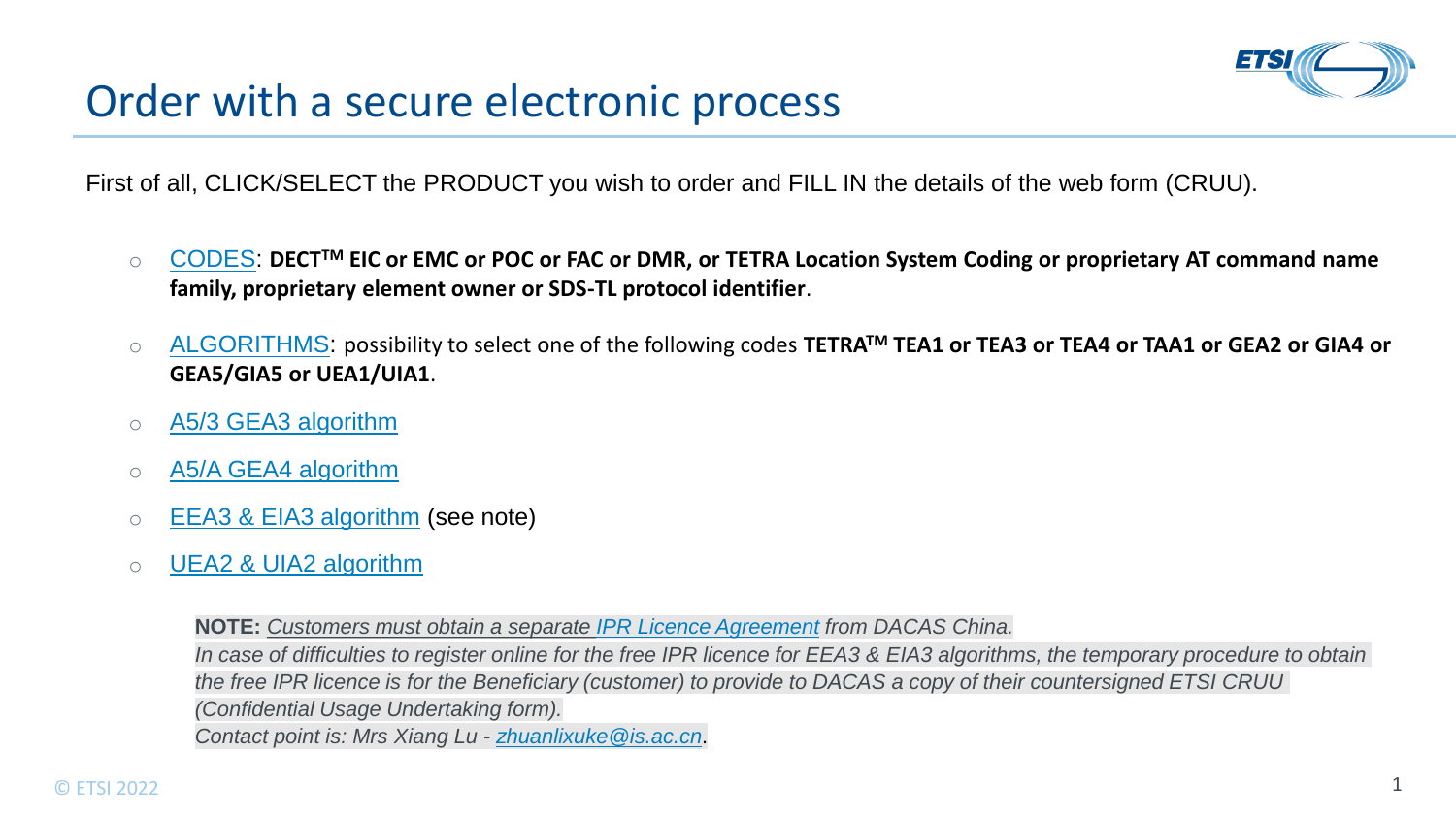## What does the CRUU look like?

Please sign: Codes\_CRUU\_Web\_Form



#### **BETWEEN**

**Start** 

European Telecommunication Standards Institute, a not-for-profit association founded in accordance with the French law of 1<sup>st</sup> July 1901, registered at the sub-prefecture in Grasse under number W061004871 headquartered at 650 route des Lucioles, 06921 Sophia-Antipolis Cedex, France and represented for the purposes of this Contract by the ETSI Director-General, Mr. Luis Jorge Romero Saro

| AND                                                   | Hereafter called the "PROVIDER";                                                                                                                                               |
|-------------------------------------------------------|--------------------------------------------------------------------------------------------------------------------------------------------------------------------------------|
| Company name                                          |                                                                                                                                                                                |
| Registered in                                         | and the state of the state of the state of the state of the state of the state of<br>the control of the control of the control of the control of the control of the control of |
| Under the                                             |                                                                                                                                                                                |
| Commercial<br>registration n°                         |                                                                                                                                                                                |
| Headquartered at                                      |                                                                                                                                                                                |
| <b>Billing address</b>                                |                                                                                                                                                                                |
| Phone number                                          |                                                                                                                                                                                |
| Represented for<br>the purpose of this<br>contract by |                                                                                                                                                                                |
| as                                                    |                                                                                                                                                                                |

Hereafter called the "BENEFICIARY".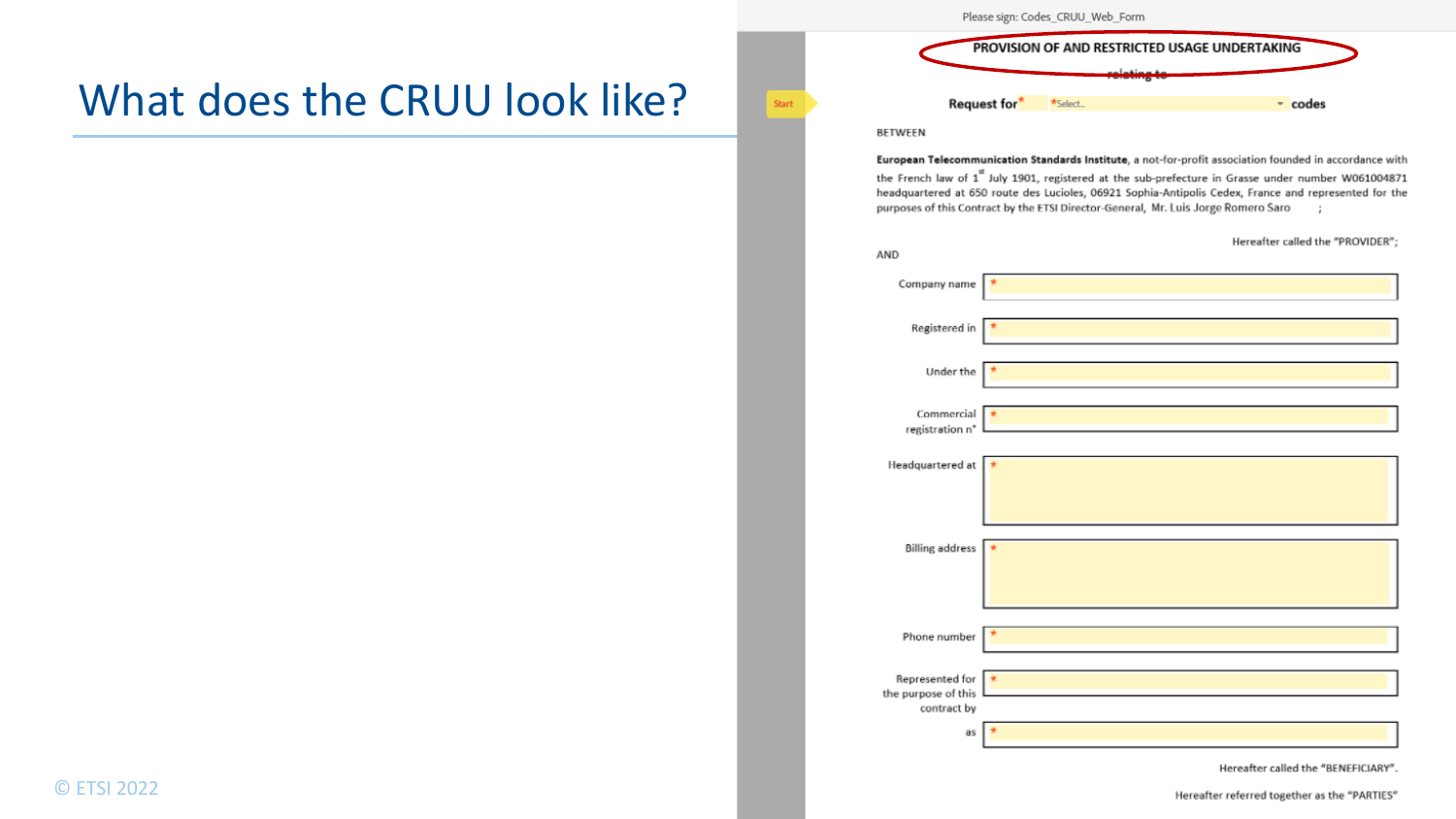## How to start?



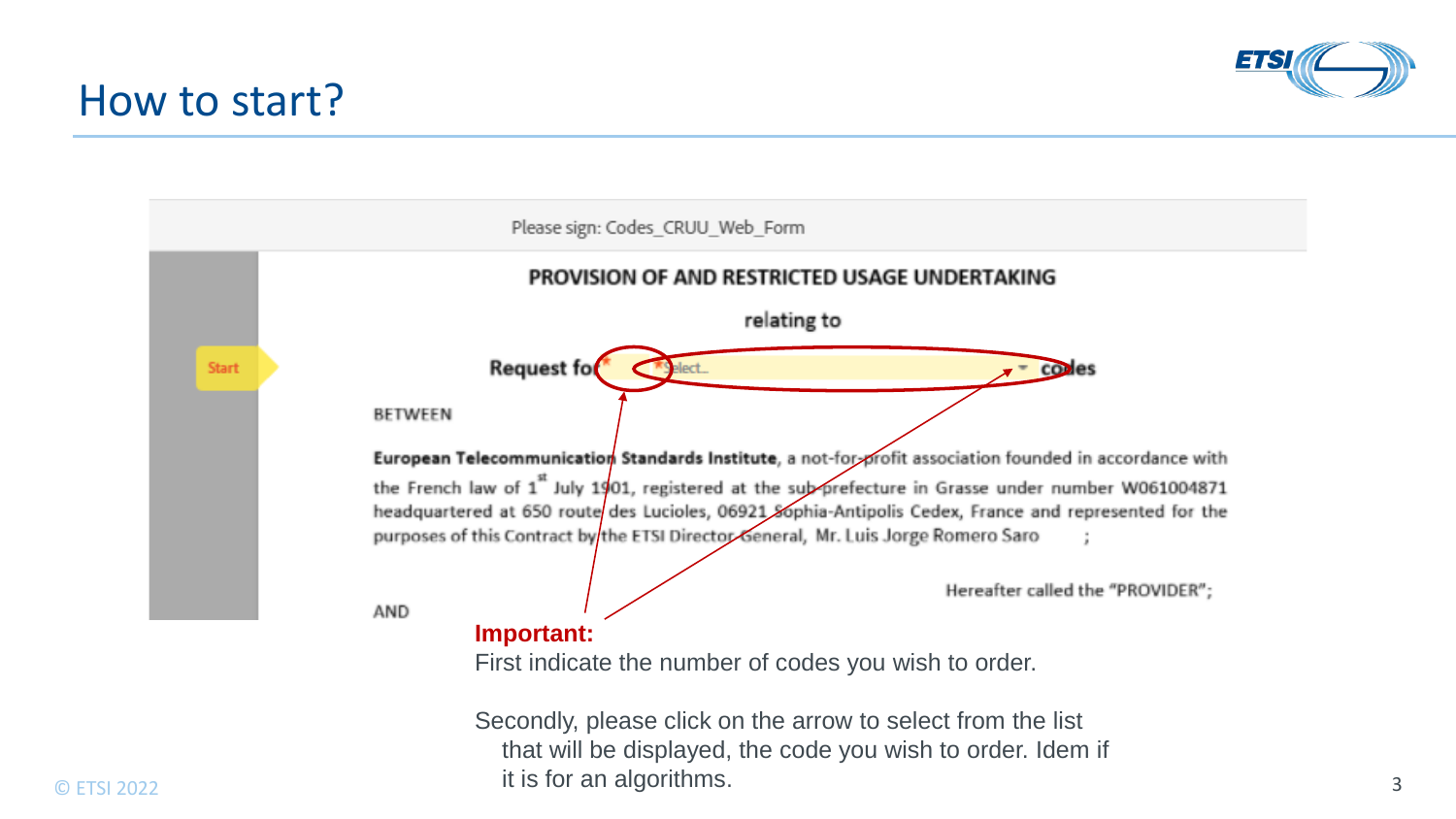

# Specific instructions (1/3)

When moving the mouse over the fields, additional information is provided to help better understand what specific information is needed/requested.

Foreign and special characters are not allowed. A CRUU with Chinese characters (see example) shall be rejected.

| Registered in                 | 中国china            |              |              |
|-------------------------------|--------------------|--------------|--------------|
| <b>Under the</b>              | 中国china            | Signature    | 吴晓菲<br>(Juli |
| Commercial<br>registration n° | 91350200705487306K | <b>Name</b>  | 吴晓菲          |
| Headquartered at              | 厦门市湖里区云顶北路16号      | <b>Title</b> | 采购专员Pur      |

| Company name                 |                                                                                                             |
|------------------------------|-------------------------------------------------------------------------------------------------------------|
| Registered in                | Enter your company's official nationality, to<br>which the commercial registration number<br>is associated. |
| Under the                    |                                                                                                             |
|                              | Commercial registration number *                                                                            |
| Company address *            |                                                                                                             |
|                              |                                                                                                             |
| Billing address <sup>*</sup> |                                                                                                             |
|                              |                                                                                                             |
| Phone number *               |                                                                                                             |
|                              | Represented for the purpose of this contract by $*$                                                         |
| $as \star$                   |                                                                                                             |
|                              |                                                                                                             |
|                              |                                                                                                             |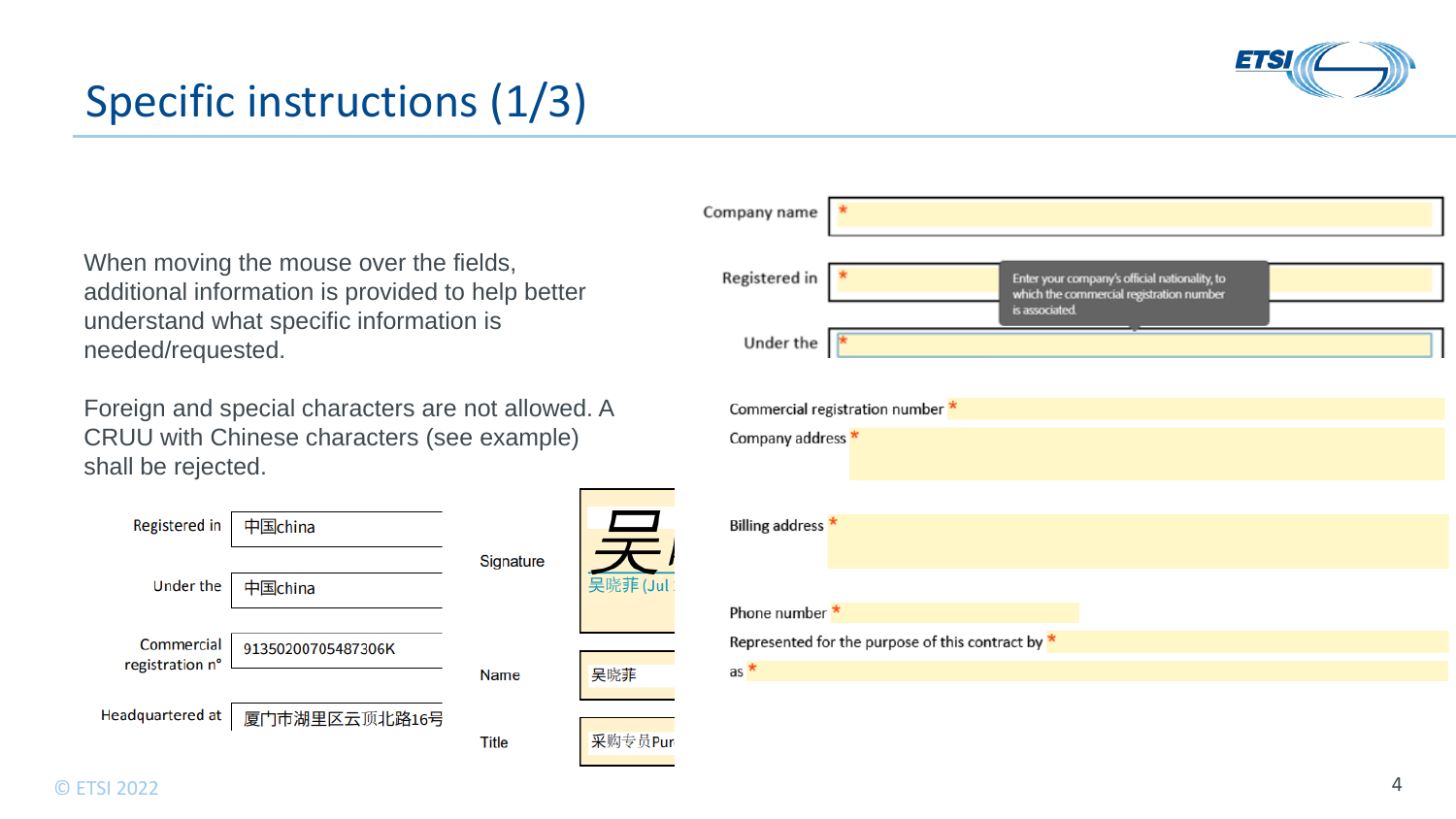

## Specific instructions (2/3)

The name provided as legal representative of the contract (page 1) must be the same as the signatory of the contract (last page). However the name in the business email address need not be the same as the name of

signatory.For the Beneficiary



| Commercial registration number *       |                                                                                                |  |
|----------------------------------------|------------------------------------------------------------------------------------------------|--|
| Company address *                      |                                                                                                |  |
| Billing address *                      |                                                                                                |  |
| Phone number                           | Enter your company's legal representative<br>name. (The person who will sign this<br>contract) |  |
| Represented for<br>the purpose of this |                                                                                                |  |
| as <b>x</b>                            |                                                                                                |  |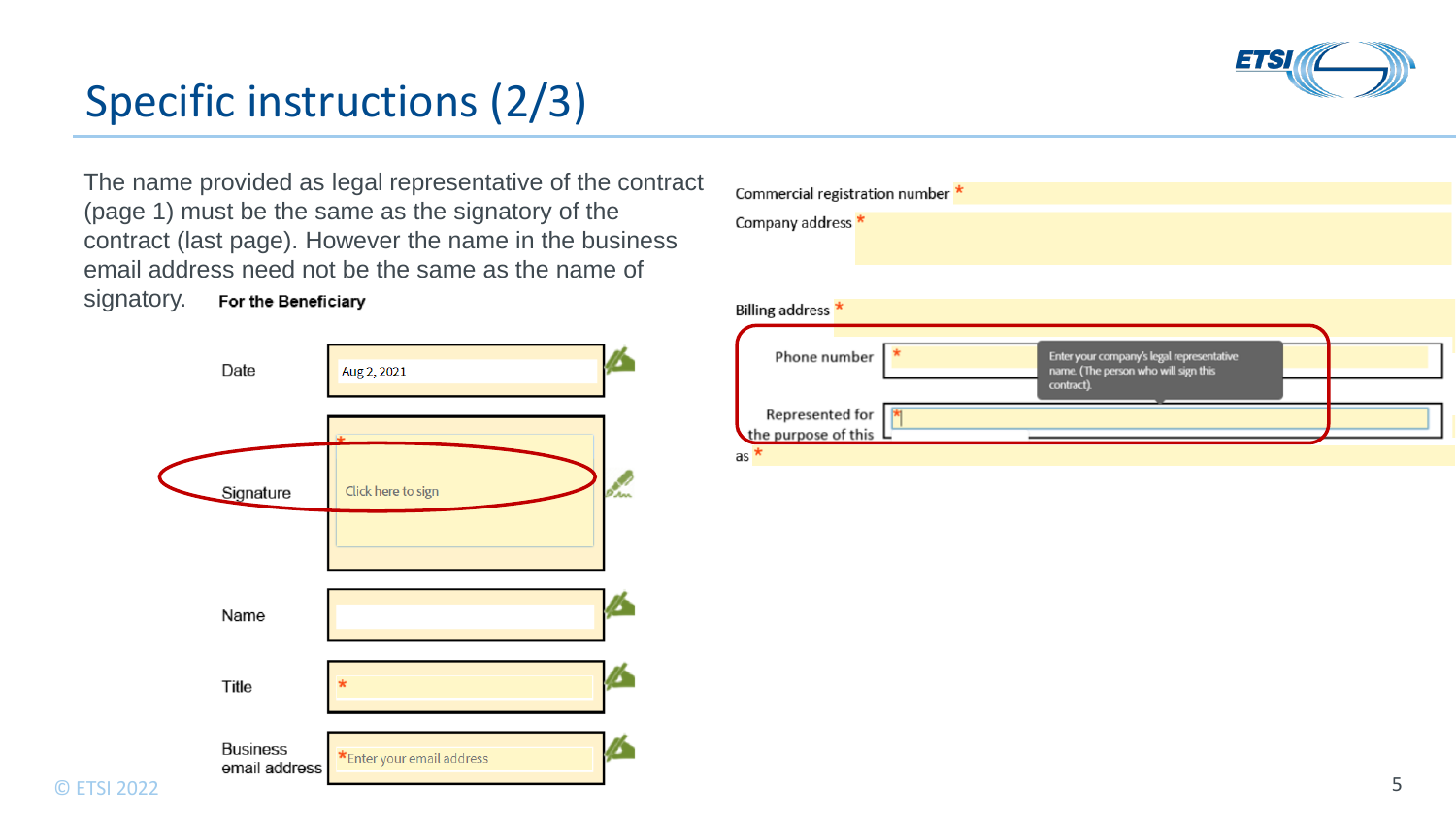

# Specific instructions (3/3)



© ETSI 2022 **6** ETSI 2022 **6** ETSI 2022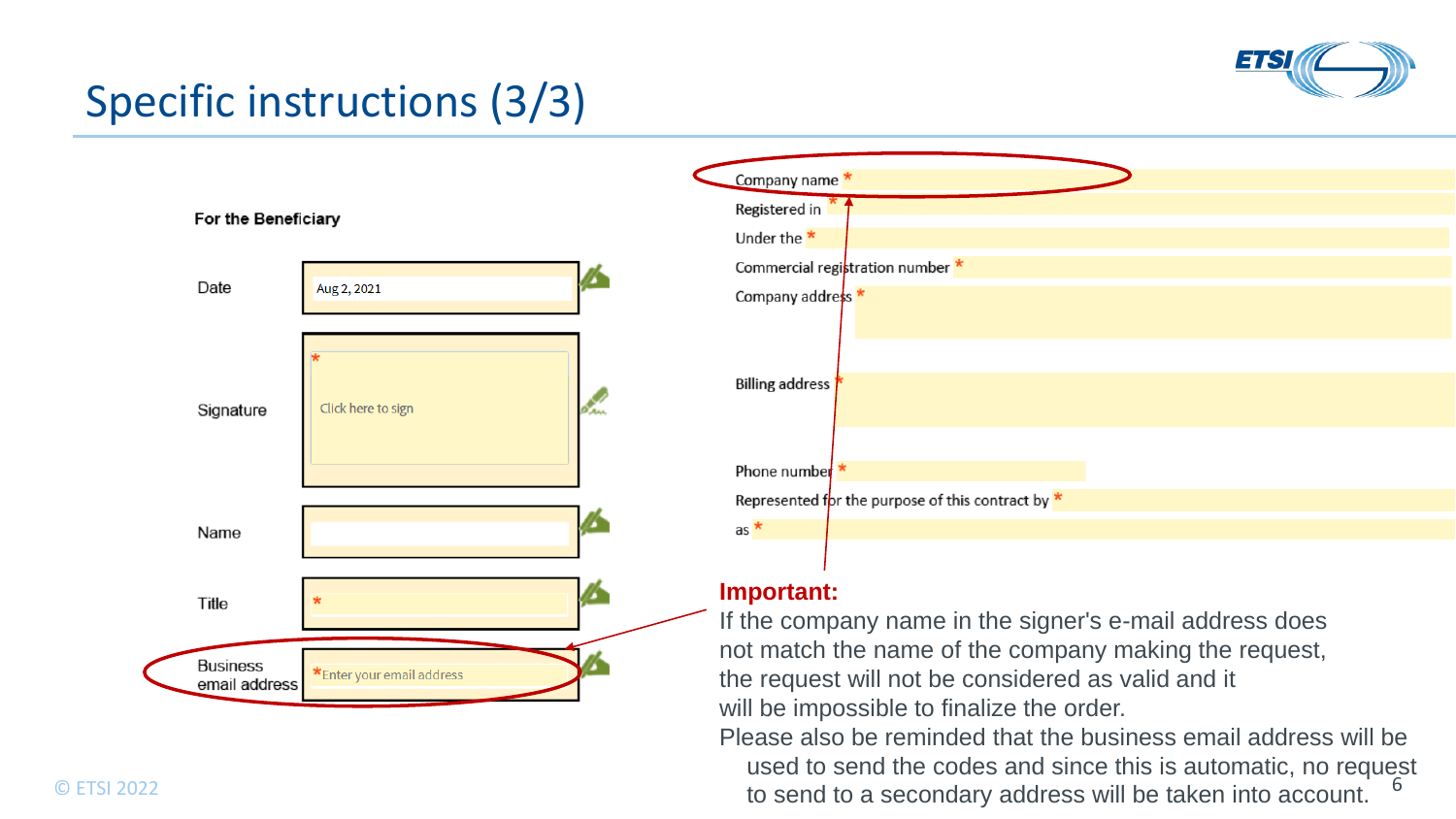

## The CRUU web form is now duly completed

- 1. SIGN the electronic "CRUU web form".
- 2. SEND it.
- 3. You will receive an e-mail, asking you to CONFIRM your e-mail address.

**NOTE**: e-mails are sent by **Adobe Sign**  (echosign@echosign.com or adobesign@adobesign.com).

✓ If these e-mails are not received, please check **the junk/spam folder** of the server or e-mail address mailbox.

When the e-mail address has been confirmed, the ETSI Secretariat will automatically receive your order.

#### IMPORTANT

Please beware that filling in the "CRUU web form" is an indispensable process in order to obtain the code and is independent from the payment.

You will only receive the CRUU **at the final stage**, when countersigned by an ETSI representative.

From: Adobe Sign <echosign@echosign.co Sent: 27 July 2021 10:32

Subject: Please confirm your signature on Algorithms CRUU Web Form



| <b>MCTARIN</b><br>European Telecommunications Mandardo Institute (ETM), a not-for-profit association registered under the<br>French Law of July 1", 1961 under Nº 7805/88 and heavy its office located at 450 licens dec Lucinies, 06560<br>Malborone Sophia Antiquilis, France, represented by its Director General Luis Jorge Romano Sans |                                                |
|---------------------------------------------------------------------------------------------------------------------------------------------------------------------------------------------------------------------------------------------------------------------------------------------------------------------------------------------|------------------------------------------------|
|                                                                                                                                                                                                                                                                                                                                             |                                                |
|                                                                                                                                                                                                                                                                                                                                             |                                                |
| ANC)                                                                                                                                                                                                                                                                                                                                        | wherealised "Effe"                             |
| Mould<br>Colligailla name                                                                                                                                                                                                                                                                                                                   |                                                |
| <b>Net being Fondation</b><br><b>Legisl Room</b>                                                                                                                                                                                                                                                                                            |                                                |
| 123456<br>agisiratius number                                                                                                                                                                                                                                                                                                                |                                                |
| L'Ite uerta<br><b>INSIGN Visitory of</b><br>Lompany address                                                                                                                                                                                                                                                                                 |                                                |
|                                                                                                                                                                                                                                                                                                                                             | Heiseller (afed the "BINEYCAN"                 |
|                                                                                                                                                                                                                                                                                                                                             | mentalize referred transition as the "NASTS'S" |
| weeran.ad                                                                                                                                                                                                                                                                                                                                   |                                                |

Thank you for signing Algorithms CRUU Web Form. To co process, you just need to confirm you address using the link below. It will or seconds.

#### Confirm my email address

After you confirm your signature and participants have fulfilled their roles, will receive a completed copy of Algorithms\_CRUU\_Web\_Form as a PI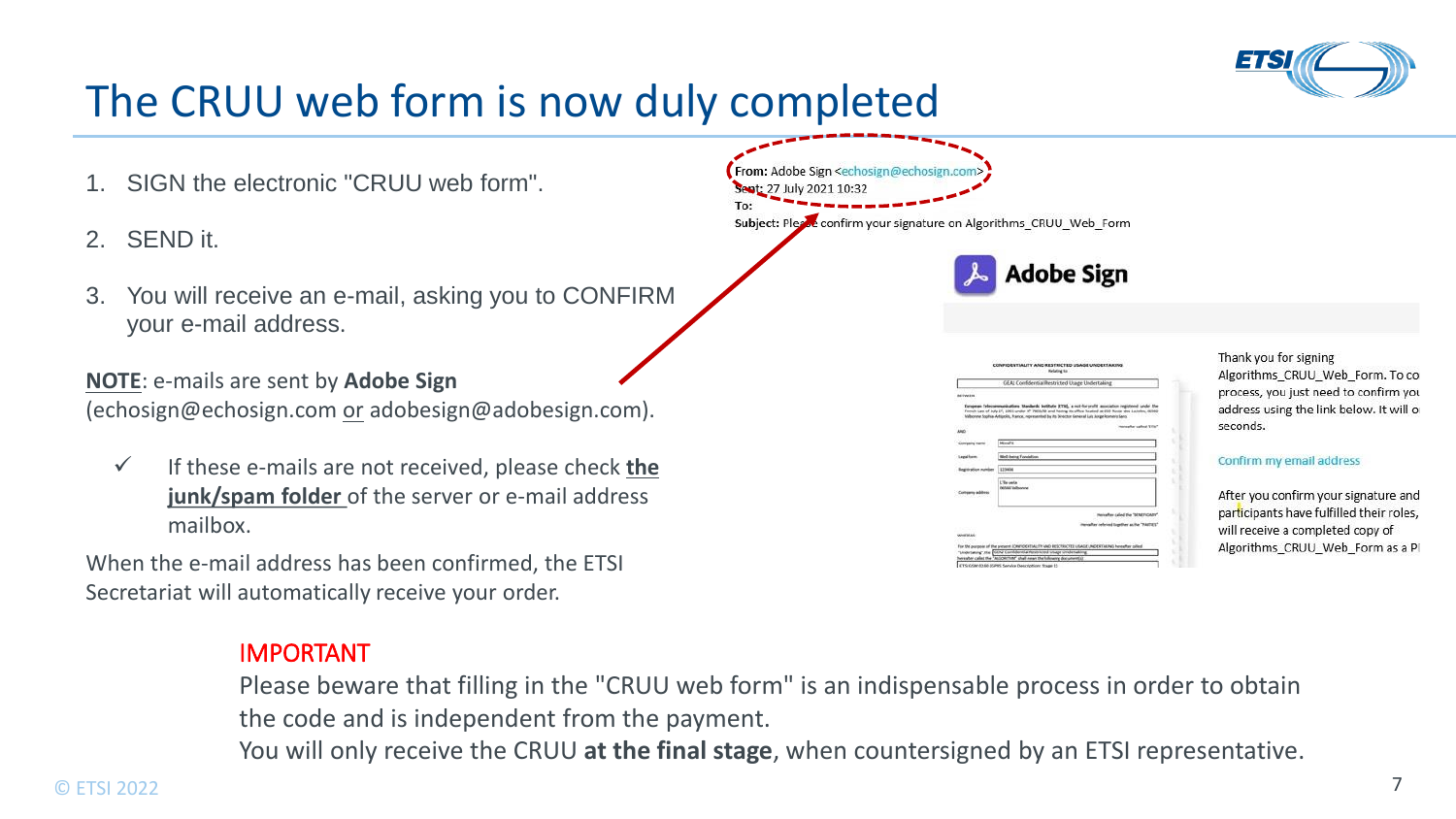

## How to pay?

The administrative charge is €150 for each code ordered and 2000€ for each algorithm ordered. Payment can be done with the following methods:

- $\checkmark$  by credit card accepted by a payment service when the request is made online via the [ETSI WEBstore;](http://webstore.etsi.org/ecommerce/Listarticle.asp?list=2)
- ✓ by wire transfer to the bank account as designated in ETSI's invoice within thirty (30) days after issuing of the said invoice by ETSI. Please contact us (algorithms@etsi.org) to obtain the proforma invoice.

IMPORTANT: If you require an invoice with your PO number, please send us this information as soon as possible in order to speed up the process.

For a faster service, we recommend a payment via [ETSI WEBstore.](http://webstore.etsi.org/ecommerce/Listarticle.asp?list=2)

Once the payment is received, the "CRUU web form" will be digitally countersigned by a duly authorized ETSI representative. You will then receive an e-mail from "Adobe Sign" with the CRUU web form containing the code(s)/algorithm(s) on the final page.